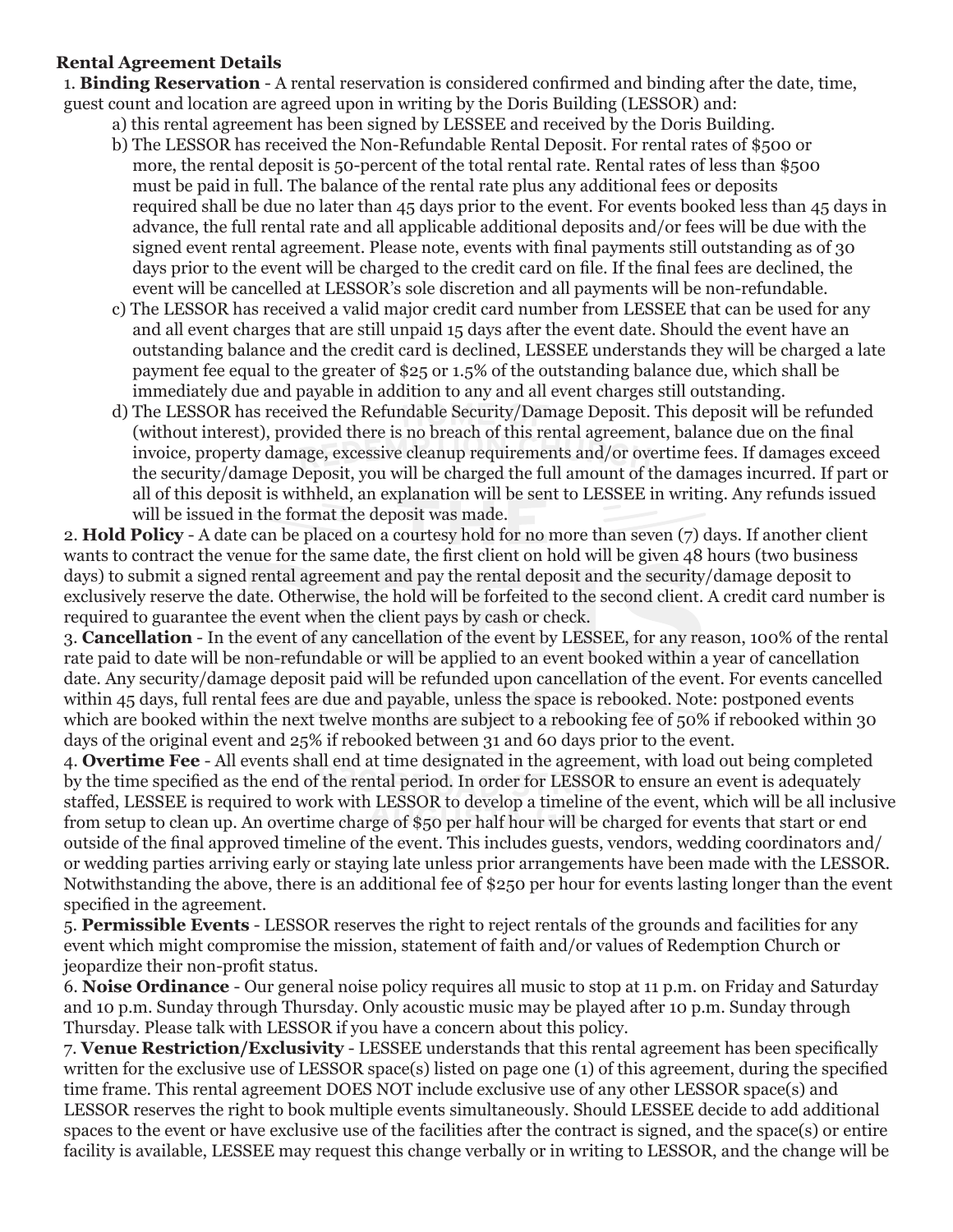considered confirmed and binding only upon approval by LESSOR and receipt of a signed addendum to this agreement and the additional applicable fees. Exclusive events can only be booked when Redemption Church is not holding services or meetings. This includes, but is not limited to every Sunday morning for the duration of each year. LESSEE understands that this rental agreement has been written for exclusive use of the entire building and the space(s) listed on page one (1) of this agreement, during the specified time frame, are the locations where your event elements will be setup and staged.

8. **Tables, Chairs and Other Event Setup Needs** - The Doris Building can provide limited quantities of tables and chairs and other items for your setup needs included in your fee. For a detailed list of what is available and pricing, please refer to Attachment A. Additional tables and chairs, beyond what the LESSOR can provide, and any other event setup needs can be rented from an outside rental company and must be removed at the conclusion of the event, unless prior arrangements have been made with the LESSOR. LESSOR is not responsible for any damaged, lost or stolen equipment owned by LESSEE or an outside rental company. LESSEE is responsible for any damaged, lost or stolen equipment owned by LESSOR.

9. **Parking** - All participants in the LESSEE's event are responsible to find their own parking on the city streets surrounding the property. The Augusta city ordinances for parking all apply. LESSOR is NOT responsible for any vehicles damaged, lost or stolen in connection with the event, nor any parking fees incurred. Consult the Doris Building staff for load-in and load-out parking instructions.

10. **Event Walk Through** - The LESSEE is welcome to visit the site before their event, but must book an apointment no later than four (4) weeks prior to the event date to do so. At this meeting, the LESSEE, a representative of LESSOR, the catering representative and any other person(s) or vendors who have a vested interest in the smooth execution of the event should be in attendance. The goal of the final walk-thru is to discuss and confirm the event details, including vendor contact information, floor plans, timeline, etc. The final floor plan, if not completed at this meeting, will be due to LESSOR no later than two (2) weeks prior to the event. LESSEE understands the catering staff is responsible for setting up and dropping the necessary tables and chairs for the event according to the floor plan, unless prior arrangement have been made and agreed upon with LESSOR. LESSEE is the main point of contact for caterer and rental companies, unless arrangements otherwise are approved in this agreement.

11. **Vendor Load In** - Vendors may enter and begin their setup/installation no earlier than the start time for the LESSEE event booking. LESSEE is responsible for the actions of all vendors associated with the event and will need to ensure they are made aware of this restriction. Vendors requiring a setup time prior to the agreed time will need to get prior approval from the LESSOR no later than four (4) weeks prior to the event and LESSEE understands that there may be additional charges to accommodate a vendor who needs additional setup time. It is also advisable that vendors with questions and/or needing to see LESSOR prior to an event (including event/wedding coordinators), contact LESSOR well ahead of time to ensure all their concerns are addressed. Early arrivals on the event day will result in overtime charges and/or loss of the security/damage deposit for the LESSEE.

12. **Catering** - If you are planning to offer food at your event, you will need to hire an outside caterer.

- a) LESSOR requires a signed copy of the catering contract from the LESSEE no later than 60 days prior to the event.
- b) If LESSEE plans to have food and beverage served outside while LESSOR is open to the public, LESSEE understands that LESSOR will make reasonable accommodations to protect LESSEE's food and beverage from the general public, but cannot make a guarantee.
- c) At LESSOR sole discretion and under limited circumstances, with prior written approval and with appropriate fees paid, LESSEE will be permitted to bring outside food and beverage on the property. If LESSEE chooses to hire an outside cater, then LESSEE is required to sign addendum to this contract at least 60 days prior to the event. LESSEE is also required to give caterer LESSOR's caterer responsibilities checklist and caterer must sign off on agreement PRIOR to LESSEE signing contract with their caterer.
- d) Catering Equipment: Caterers are required to provide all equipment, dishes, flatware and service needs for the event, including glassware for bars. Caterers are responsible for the materials and personnel they bring into LESSOR. No catering equipment, tents, décor, or other items may be left behind or stored at LESSOR after an event without prior writte approval from the LESSOR.
- e) Our facility does not include a full kitchen. Caterers should be made aware of this by the LESSEE.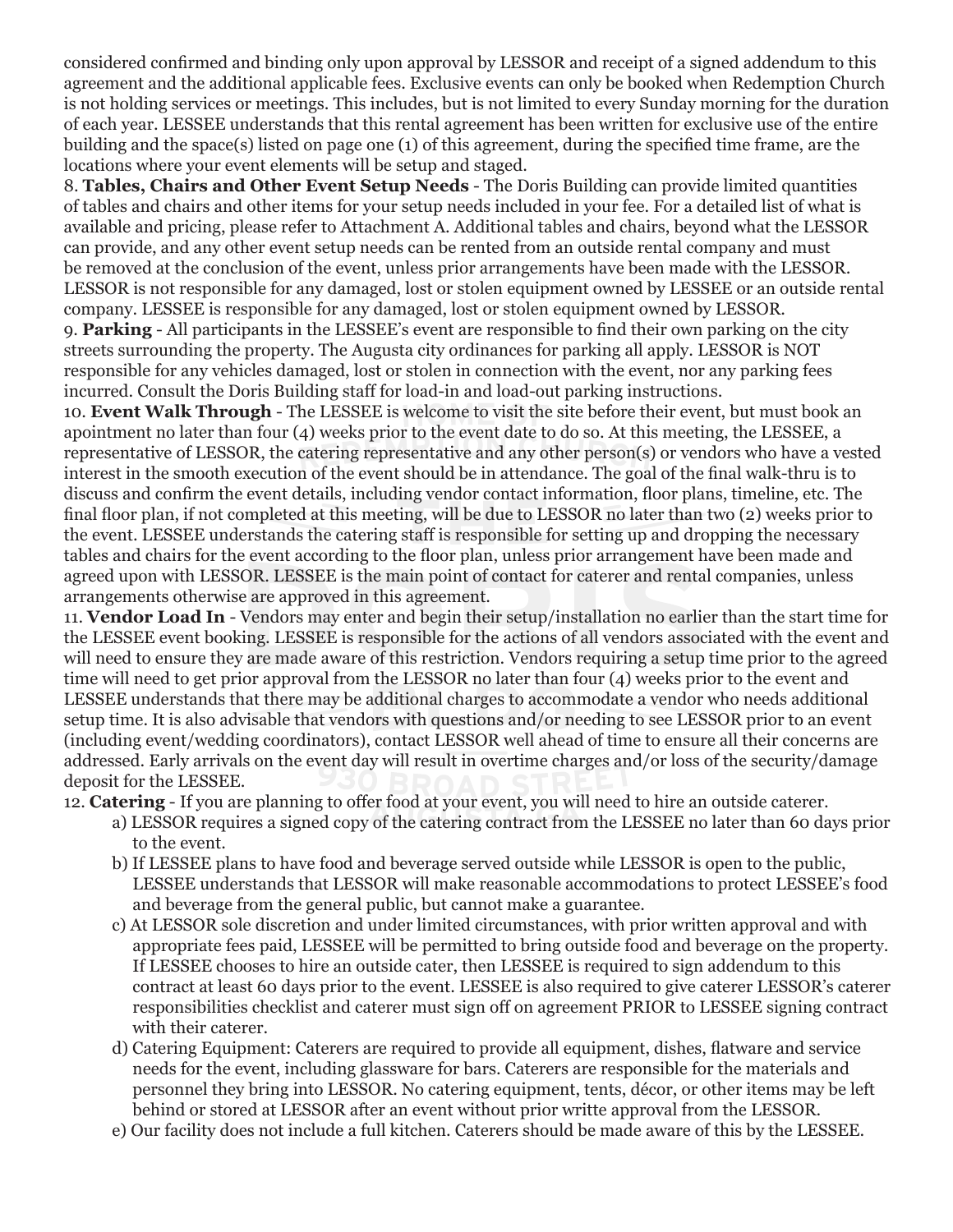13. **Rental Items** - Vendors who are planning for rental items and/or equipment to be delivered and picked up outside of the event timeline will need to have prior approval from LESSOR. Items left at LESSOR after an event, for a later pickup, must be approved and stacked/neatly stored for pickup at the conclusion of the event, in the area designated by LESSOR. The Doris Building not responsible for any damaged, lost or stolen rental items or equipment.

14. **Alcohol Licensing** - All clients who are planning events where alcohol is being served should visit this website and persue the appropriate licensing. https://georgia.gov/blog/2014-03-13/getting-alcohol-licensegeorgia - Select the corresponsing event under the "Specal Events" listing on the page.

- a) Alcohol cannot be legally served in the State of Georgia until 12:30 p.m. on Sundays.
- b) When alcoholic beverages are being served, an off-duty Richmond County Police officer is required. This will be scheduled by the LESSOR, and the hourly rate is to be paid by the LESSEE.
- c) Although not required by the Doris Building as a condition for signing this contract, it is recommended that the client purchase liability insurance for their own protection. The LESSOR is not responsible for injury or loss to any guest, vendor or participant of at any private event held at the Doris Building. Failure to secure liability insurance does not constitute a transfer of liability to the Doris Building. The client further indemnifies and holds the Doris Building harmless for any and all liability, claims or the defense of such claims arising out of Client's event and use of the facility.

## **\_\_\_\_\_\_\_\_\_\_\_\_\_\_\_ Initial that you have read and understood**

15. **LESSOR Staff** - There will be a qualified member of LESSOR rental events staff dedicated to your event. This "Event Lead" will supervise your event's setup, direct any maintenance needs and coordinate the on-site vendors and staff. Only LESSOR's designated eventlLead may give direction to LESSOR's staff during the event.

16. **Maintenance** - LESSOR will provide an event lead for LESSEE's event. The guest count, duration of the event and amount of space utilized will determine the number of LESSOR personnel scheduled. And, while the Doris Building will make every effort to include event staff in the rental rate of an event where possible, LESSEE understands that should the scope of the event dictate additional personnel, the LESSOR will add the necessary personnel at the customary rate per hour, with a four (4) hour minimum.

17. **Clean Up** - The Doris Building will maintain the restrooms and other facilities during the event, and the event rental space(s) will be in good, clean condition upon the arrival of vendors and LESSEE. Cleanup of the food prep area, catering items/equipment and all food-related refuse is the responsibility of LESSEE and the caterer. Additionally, each vendor is expected to handle their own setup and teardown unless other arrangements have been made and approved by the LESSOR. In the event that a vendor fails to take care of their responsibilities, or the Event Lead cannot identify whose responsibility it was, the final responsibility will lie with LESSEE of this agreement.

18. **Security** - For events such as proms, dance parties, student organizations, events where minors will be dropped off, events over 200 guests, events that will be playing amplified music outside or any event deemed to be high risk by LESSOR an off-duty Richmond County Police officer will be required to be hired to be on duty with a four (4) hour minimum at the customary rate to be paid by the LESSEE. This will be scheduled by LESSOR.

20. **Audio/Visual Equipment** - LESSOR's ability to provide these items/services is limited, but can be rented (for an additional fee). It is highly advisable to discuss your needs with the LESSOR prior to signing the contract. All reservations will need to be communicated with LESSOR no later than two (2) weeks prior to the event. Last minute requests cannot be guaranteed. LESSEE is responsible for any damaged, lost or stolen audiovisual and/or computer related equipment used at the event. LESSEE must bring all necessary monitor cables, adaptors or other necessary equipment not provided by LESSOR. Showing of power points requires a laptop computer. It is recommended that individuals set up a time to test their equipment prior to the start of their event. LESSOR cannot be held responsible for any renter's equipment that fails to function on the night of the event.

21. **Wireless Access** - LESSOR does offer wireless connections to the internet for an additional fee. It is recommended that individuals set up a time to test their connection to our wireless service prior to the start of their event. LESSOR cannot be held responsible for any renter's equipment that fails to function on the night of the event.

22. **Smoking** - Smoking and use of e-cigarettes is not permitted anywhere in the buildings or on the grounds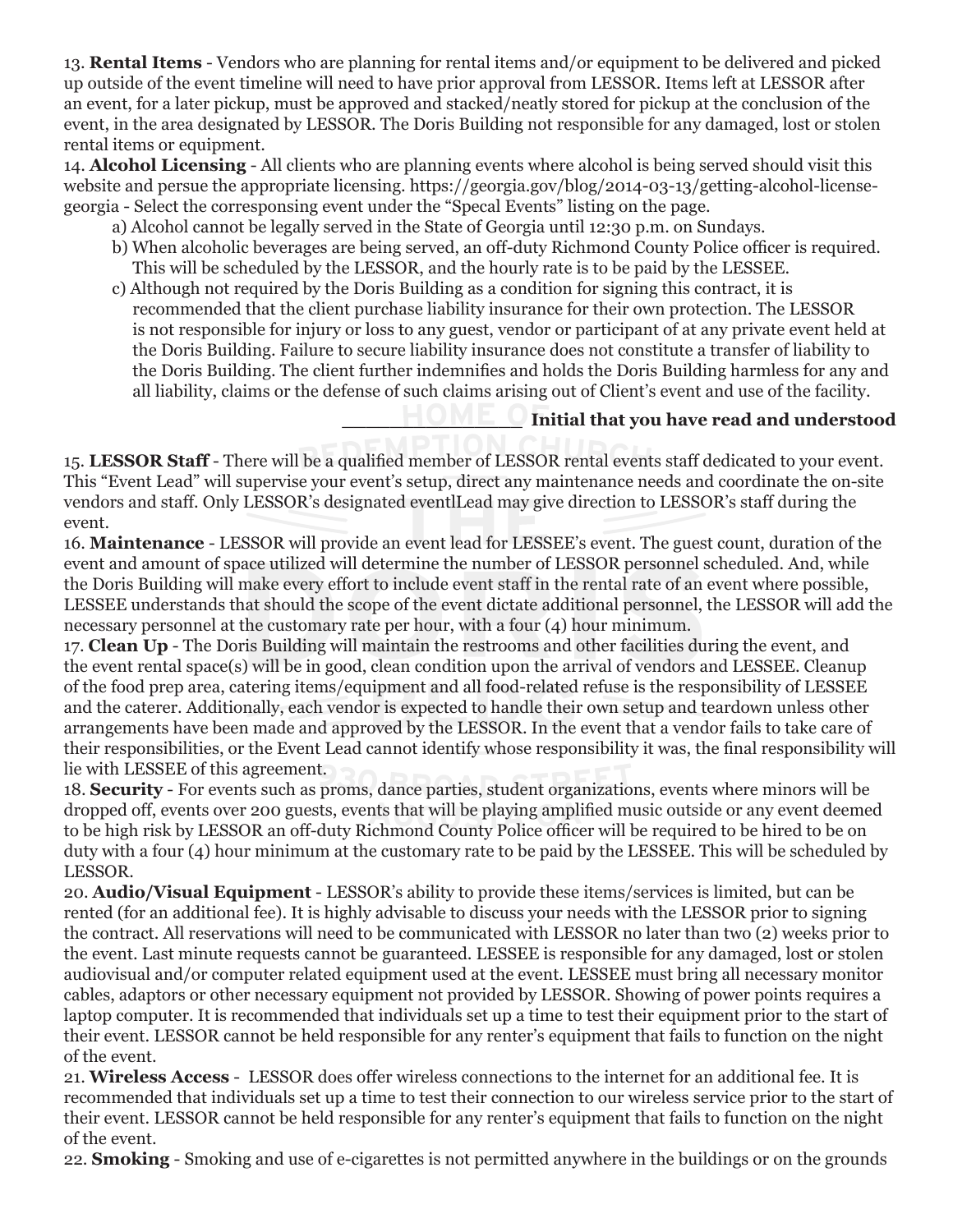of the Doris Building. There are no designated smoking areas anywhere inside our facility or on our covered porch. This policy is strictly enforced.

23. **Candles** - For everyone's safety, candles must adhere to City of Augusta fire code standards and are subject to LESSOR prior approval. All candles must be contained in a fire-proof container taller than the top of the candle flame.

24. **Wedding Invitations and Marketing Materials** - To ensure that the event is in keeping with the intent of this rental agreement, all save the date notices, wedding invitations and marketing materials should list the facility as "The Doris Building." Our street address is 930 Broad St., Augusta, GA 30901. Use of LESSOR logo, website material and/or LESSOR acquired photos will require approvals of the materials by the Doris Building during the proofing process of the materials.

- a) Photography: LESSEE and guests are free to take photos at the event and may employ a photographer of their choice. LESSEE agrees and grants permission for LESSOR to contact the photographer for copies of the event photos to use in all manners and without restriction as to changes or alterations for advertising, trade promotion, exhibition, or any other lawful purpose. LESSEE understands they are waiving any rights to compensation arising from or related to the use of the photographs.
- a) Videography: the same rules for video of your event listed above in item a are applicable to videos created on our property at your event.

25. **Hold Harmless** - LESSEE assumes all responsibility, risks, liabilities and hazards incidental to the event (including but not limited to the serving of alcoholic beverages) and hereby releases and forever discharges the Doris Building, it officers, directors, employees, agents, and volunteers, present, past and future, from any and all claims, costs, causes of action and liability for personal injury or death and loss, damage to or destruction of property arising from or in connection with the event or the use of LESSOR grounds, facilities and its appurtenances. LESSEE agrees to indemnify and hold harmless the Doris Building (home of Redemption Church), its officers, directors, employees, agents and volunteers, present, past and future, for any and all claims for loss, damages or injuries, arising from or in connection with the event or the use of the Doris Building grounds, facilities and all appurtenances.

**\_\_\_\_\_\_\_\_\_\_\_\_\_\_\_ Initial that you have read and understood**

*No changes or exceptions to any part of this contract will be permitted without written consent from the LESSOR. All attachments to this contract are hereby made a part of this contract. The preceding provisions have been designed to protect the Doris Building's grounds, buildings and guests. Breaches of any section of this agreement are grounds for retention of the security/damage deposit.*

**I have read and understand this rental agreement for the Doris Building, and agree to save the LESSOR harmless from any and all claims, demands, suits, actions, damages, liabilities and/ or expenses, including but without limitation reasonable attorneys fees arising out of or in connection with personal injury, property damage, loss and/or theft related to the contracted Event. I will conduct the event in compliance with all applicable laws, statutes, ordinances, regulations and any other governmental requirement pertaining or relating the event or the Doris Building, and I will be responsible for ensuring all guests, vendors and other invitees to the Doris Building or the event are also in such compliance.**

| Event Name   |  |
|--------------|--|
| Company Name |  |
| Contact Name |  |
|              |  |
|              |  |
|              |  |
|              |  |
|              |  |